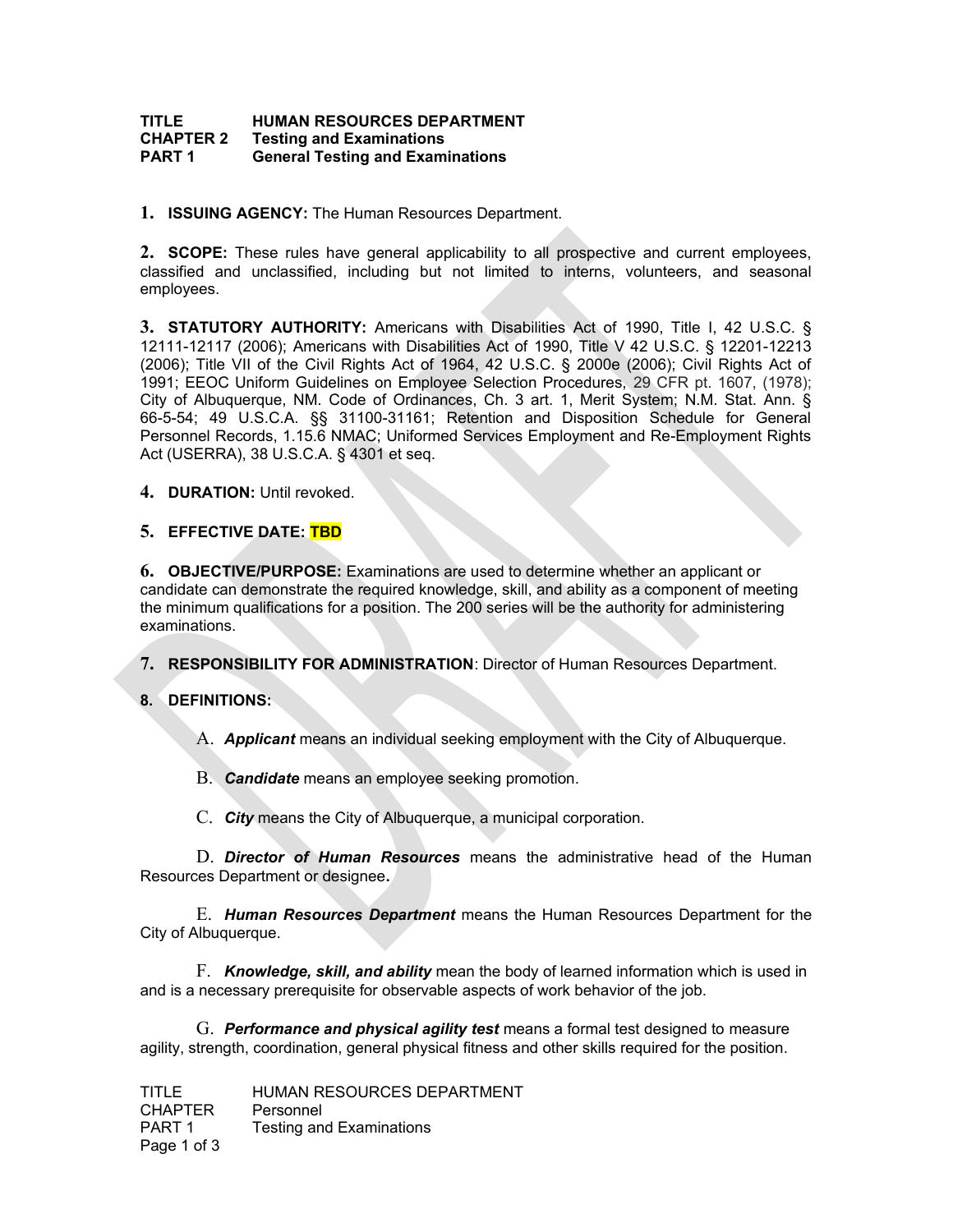H. *Structured Oral Interview* means an interview to solicit answers to questions presented to assist in determining whether the applicant or candidate possesses knowledge, skills, and abilities as well as experience and judgment required for the position.

I. *Scoring method* means the system used to calculate how an applicant or candidate performed on an examination.

J. *Written examination* means a formal multiple choice test which measures the knowledge, skills, and abilities required for the position.

## **9. TYPES OF EXAMINATIONS.**

A. The Director of Human Resources, in coordination with the department directors, will decide which of the following types of examinations will be used in the selection process:

(1) Written examinations will be used to assess knowledge, ability, judgment, aptitude, alertness, and other skills required for the position.

(2) Oral interviews will be used to evaluate training, experience, and judgment as well as knowledge, skills, abilities, and other skills required for the position.

(3) Performance and physical agility tests will be used to measure agility, strength, coordination, general physical fitness and other skills required for the position.

**10. ADMINISTRATION OF EXAMINATIONS.** The Human Resources Department is responsible for the development, validation, and administration of all tests developed by the City for employment purposes.

A. Careful and reasonable measures will be taken to insure fair administration of all examinations.

B. Time limits will be explained to all applicants and candidates prior to the examination.

C. Applicants or candidates will not obtain assistance from any other person or any unauthorized reference source during an examination unless such assistance is required as a reasonable accommodation in accordance with the Americans with Disabilities Act.

D. Applicant or candidates who interfere or attempt to interfere with the fair, equitable and orderly conduct of any part of the examination process will be disqualified and removed from the process. The examination administrator will determine if an applicant or candidate has interfered or attempted to interfere with the fair, equitable and orderly conduct of any part of the examination process.

E. Prior to testing, the Human Resources Department will establish the scoring method, which will be a percentage score, a pass/fail score, or other scoring method.

F. Official test scores will be maintained by the Human Resources Department.

TITLE HUMAN RESOURCES DEPARTMENT CHAPTER Personnel PART 1 Testing and Examinations Page 2 of 3